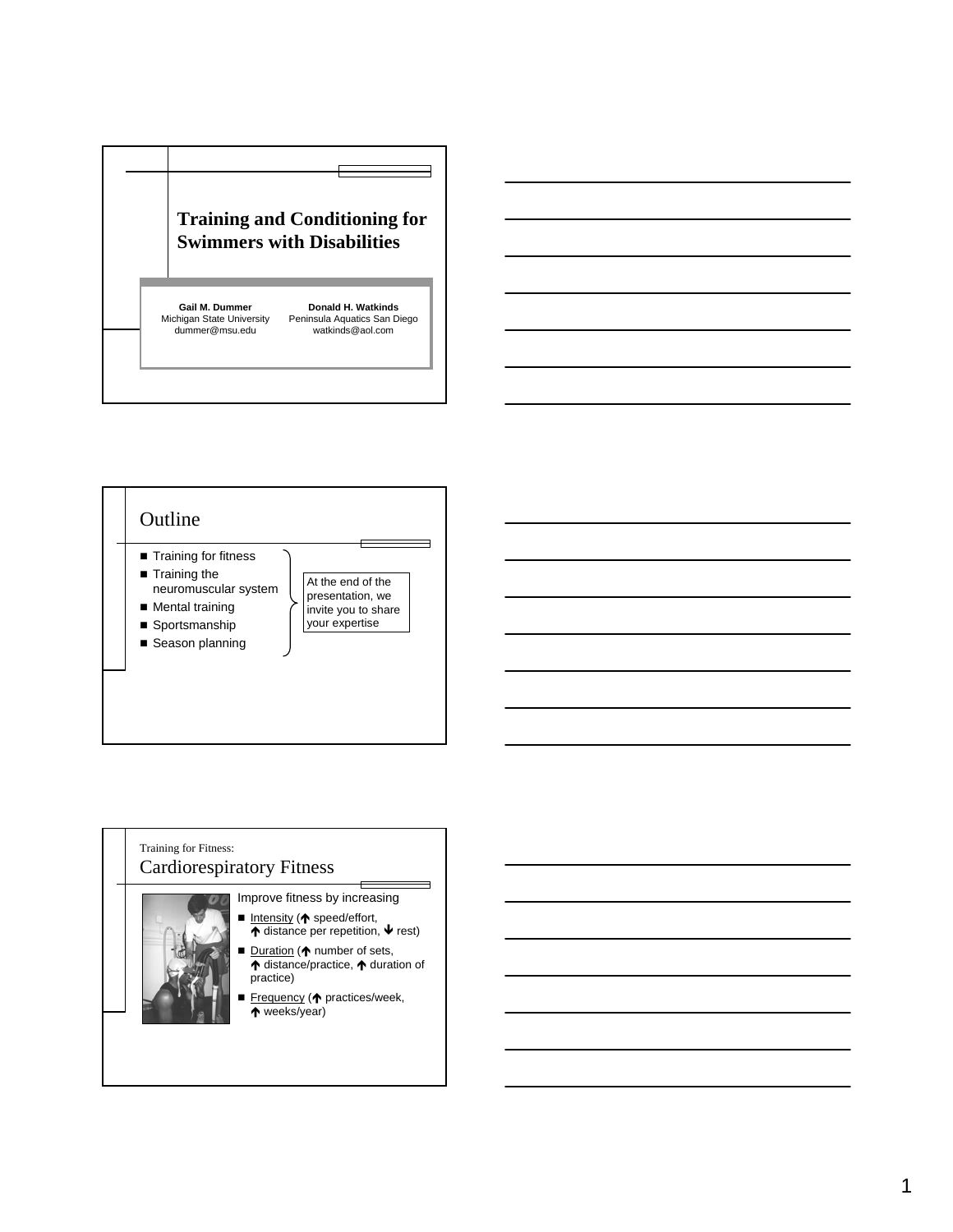







- Paddles, fins, stretch cords, etc.
- Dry-land training **Body weight exercises** 
	- Resistance equipment
- Be creative and collaborate with the swimmer to solve challenges

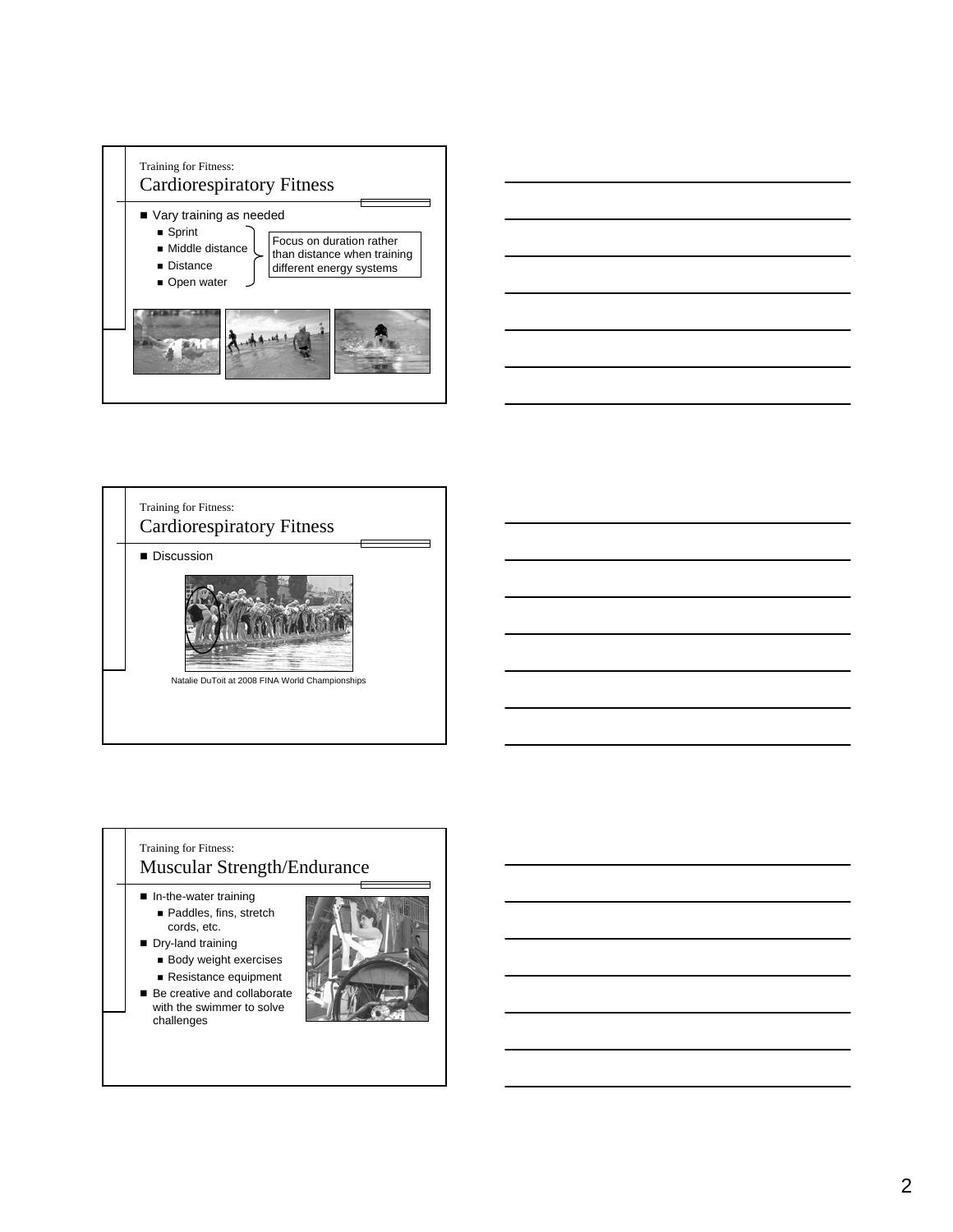





- **Flexibility/ROM helps the** swimmer to place limbs in optimal positions to:
	- **Maximize force production**
	- **Minimize drag**
	- Maximize distance per stroke
	- **Prevent injury**

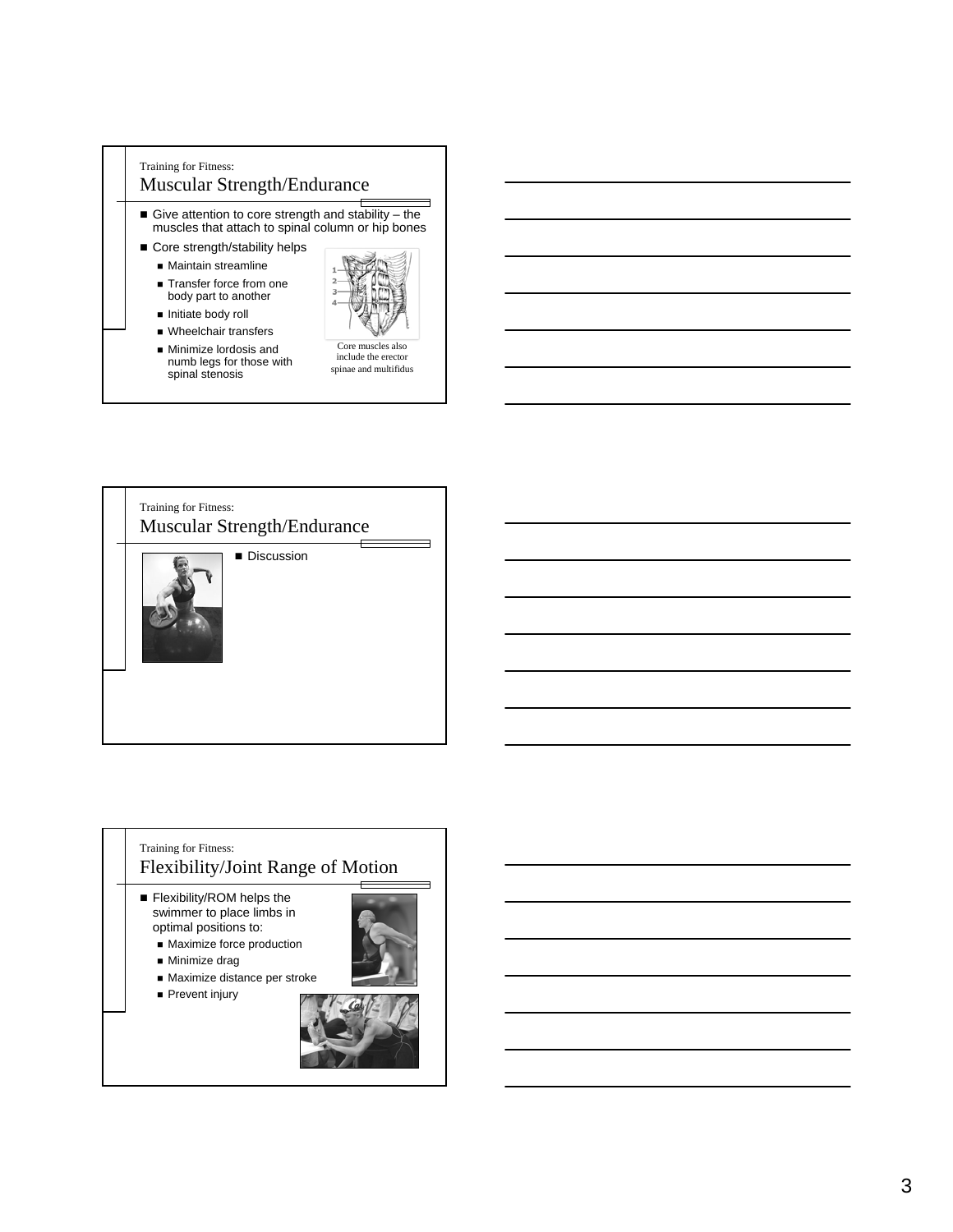

# Training for Fitness: Flexibility/Range of Motion ■ Swimmers with Down syndrome often have exceptional flexibility **Discussion**

#### Training for Fitness: Body Composition



- Ξ ■ Under-nourished swimmers will not have the energy to perform well
- Over-fat swimmers will experience undesirable drag when swimming
- Discussion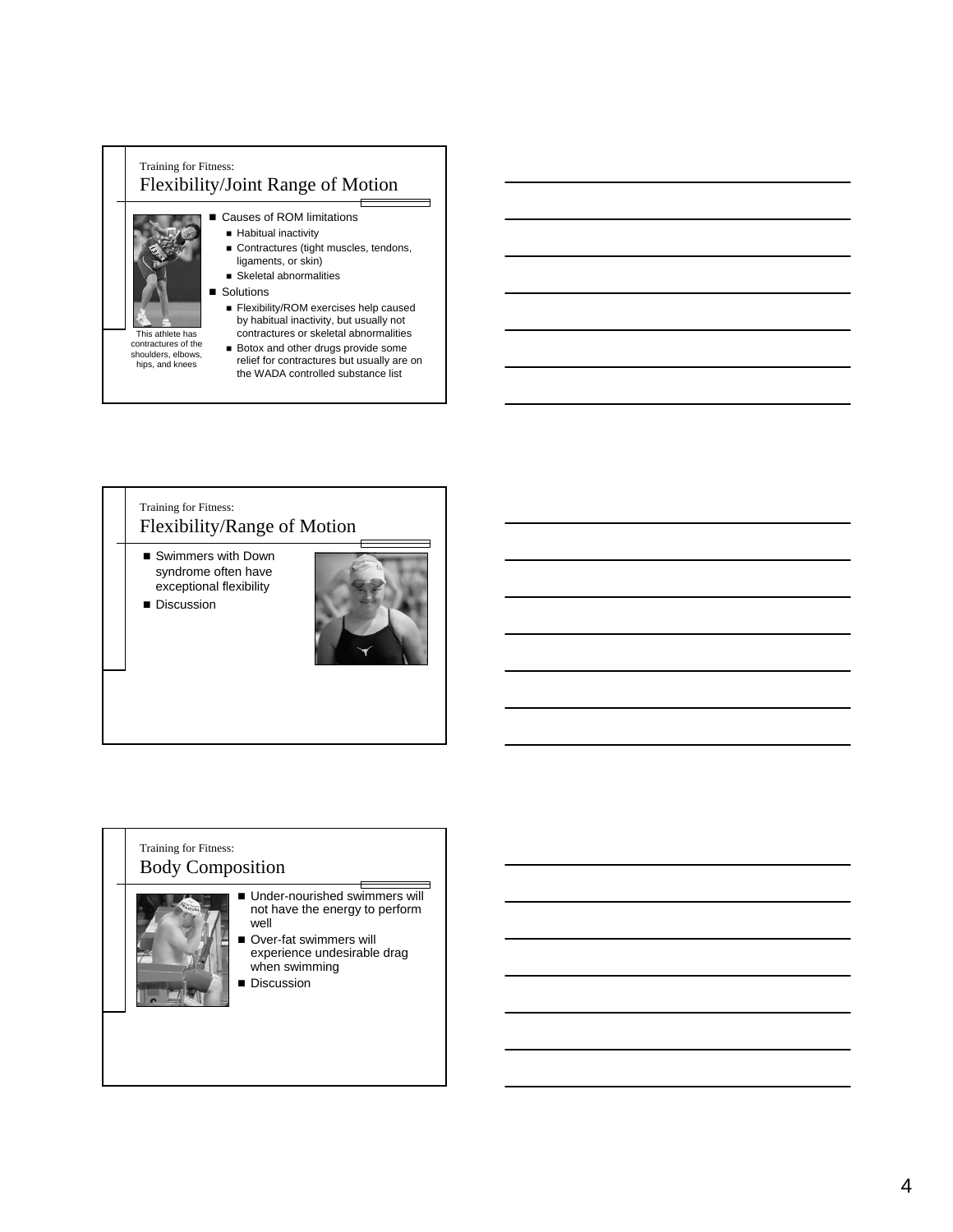#### Training for Fitness: Overtraining and Overuse Injuries

 $\blacksquare$  Overtraining = the volume and intensity of training exceeds recovery capacity



- Overuse injuries = tissue damage due to repetitive use
- Swimmers who use mobility equipment ■ Consider work associated with use of wheelchairs, etc., in addition to swim training
	- Overuse injuries impact activities of daily living
	- Difficult recovery because total rest is impractical

### Training the Neuromuscular System Repetition of correct technique ■ Swimmers should understand need for repetition ■ Swimmers should be taught to self-assess their performances tor Uni ■ Look for … ■ It should feel like ... ■ Listen for …

## Training the Neuromuscular System

 $\overline{\phantom{0}}$ 

- **Specificity of training**
- Practice at different speeds, in different pools, and using different training methods
- **Discussion**

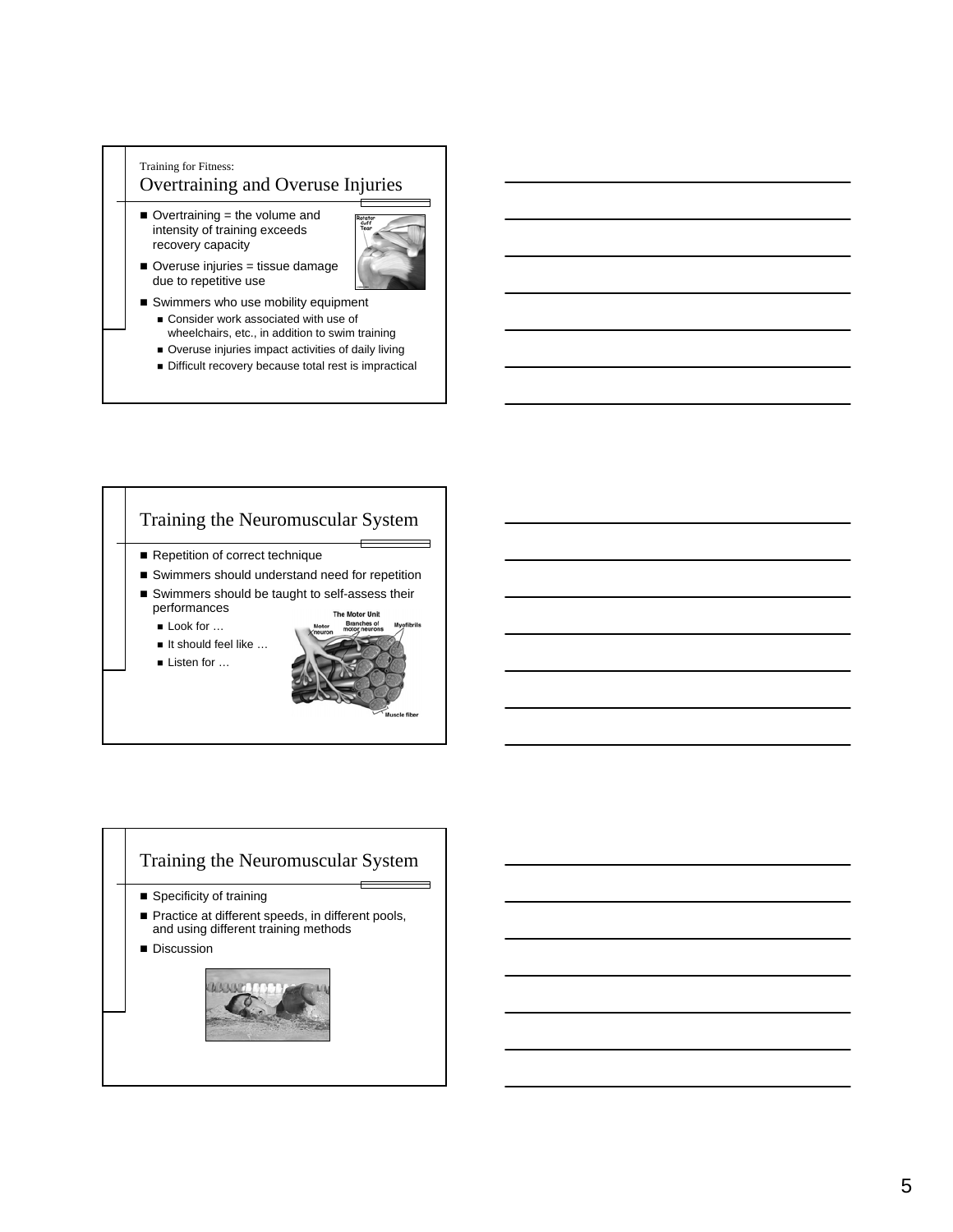

# Mental Training

Swimmers with cognitive disabilities may struggle with **focus/attention** 

Ξ

- Swimmers may need help with <u>goal setting</u> because<br>of limited experience in achievement domains and<br>simply not knowing about possibilities such as the<br>Paralympic Games
- Imagery can be visual, auditory, kinesthetic, etc.
- Positive self-talk can combat doubt and lack of confidence
- Relaxation can be especially helpful to swimmers with high muscle tone

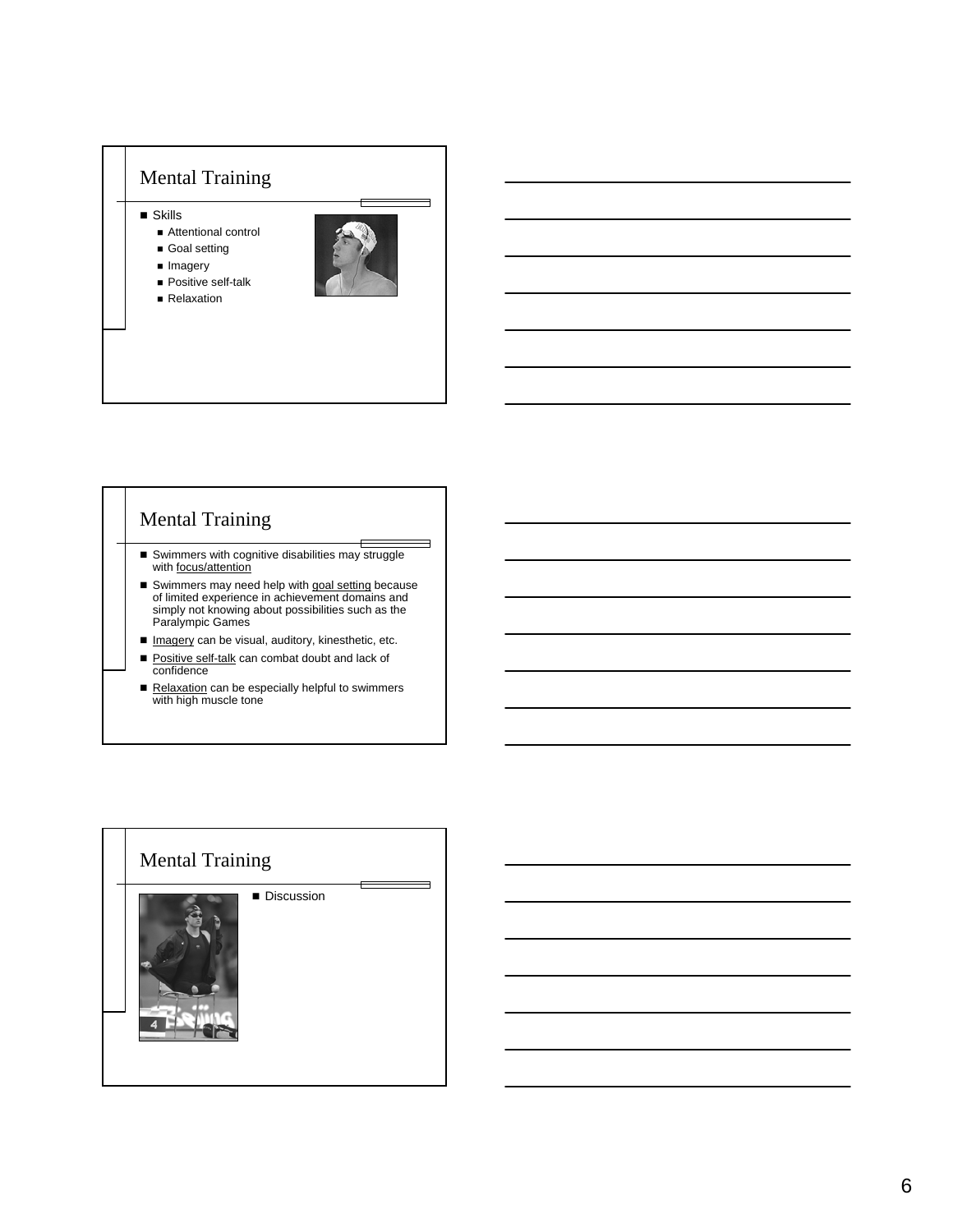



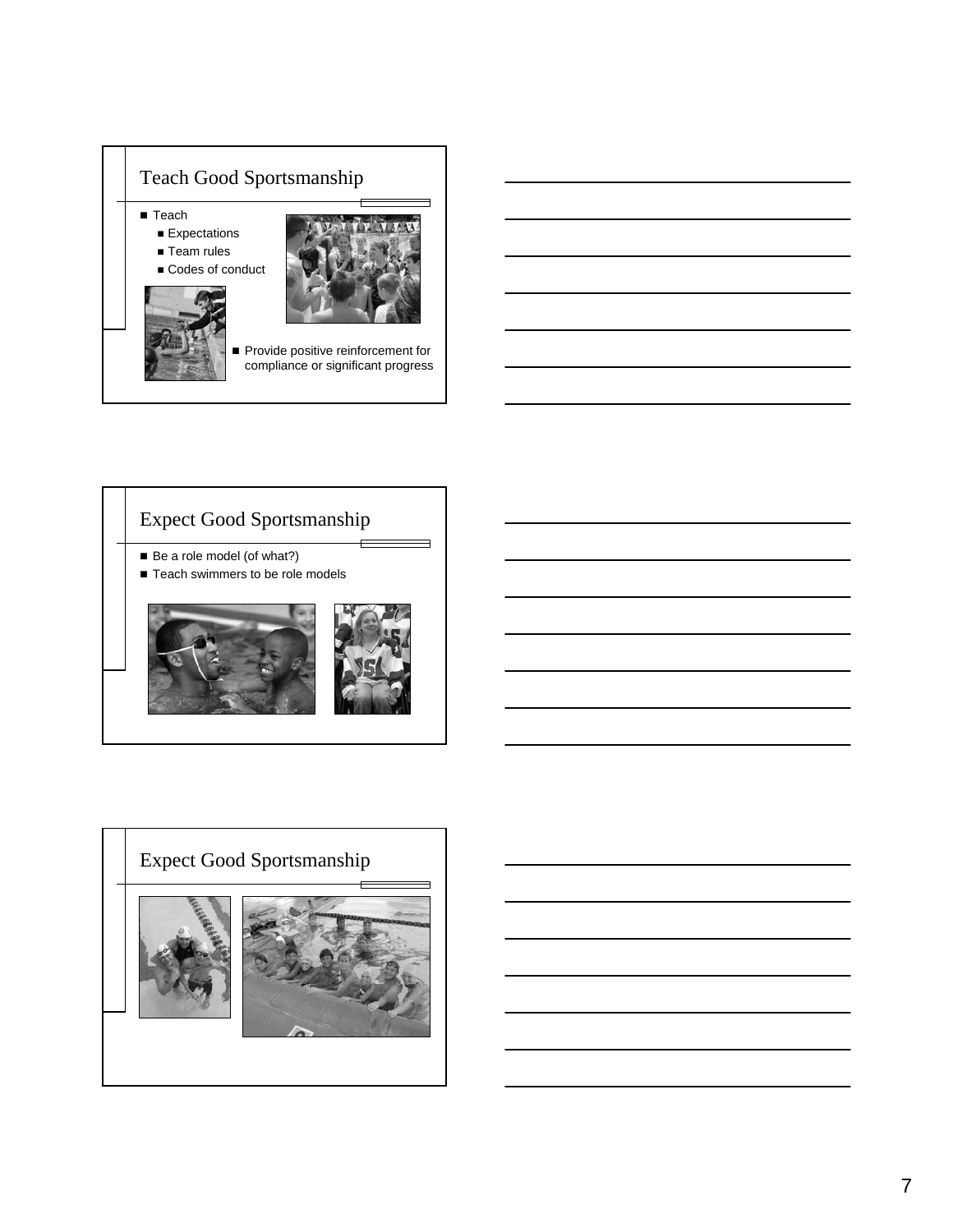







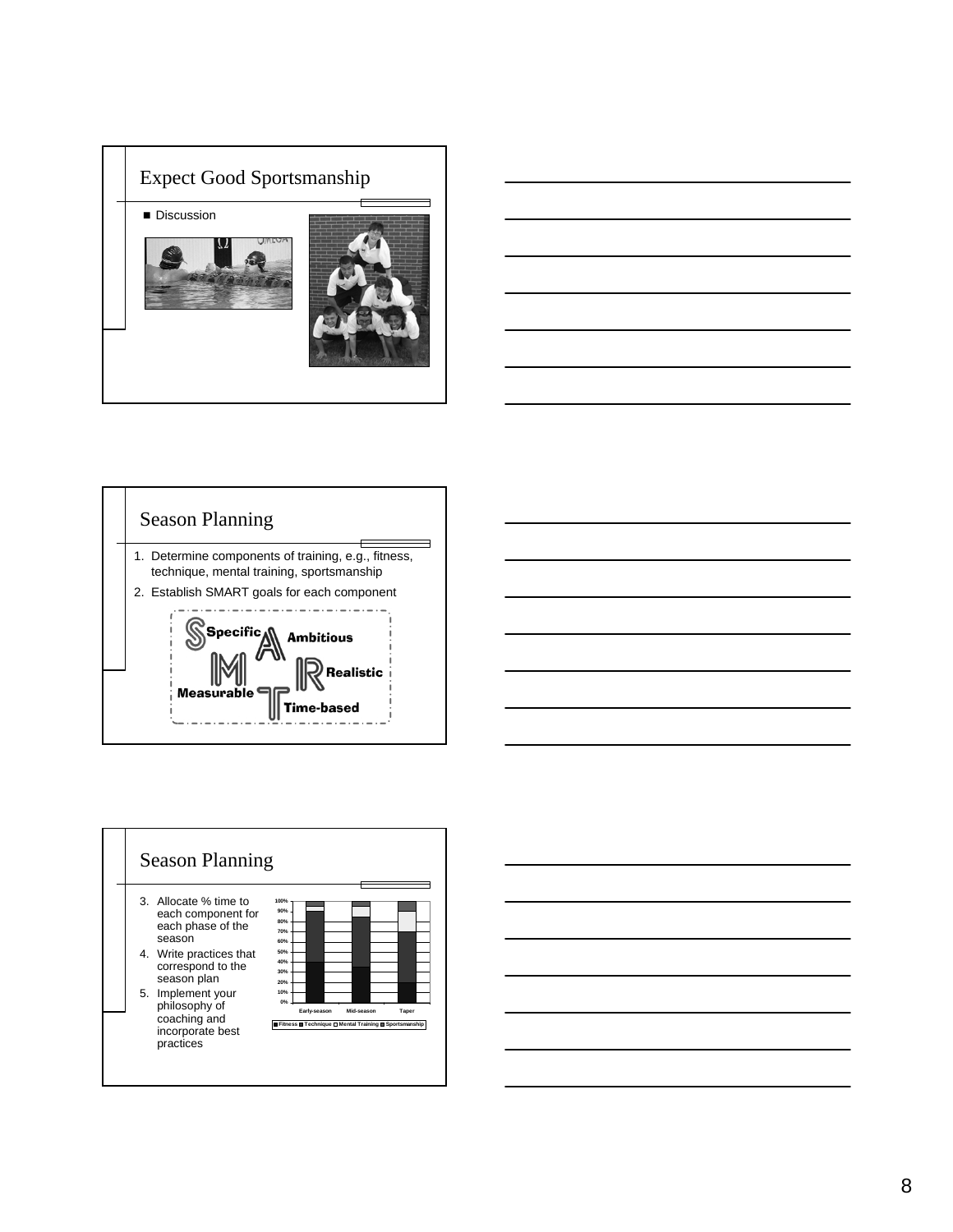

# Disability Accommodations

- **Definitions** 
	- Accessibility can get in door and use service ■ Accommodations – services are user-friendly
- Examples of accommodations
	- Modified expectations (e.g., max HR limitations for swimmers with Down syndrome and quadriplegia) **Modified equipment**
	- Alternate communication/teaching methods
- $\blacksquare$  Hint collaborate with the swimmer and parents to determine potential adaptations and solutions